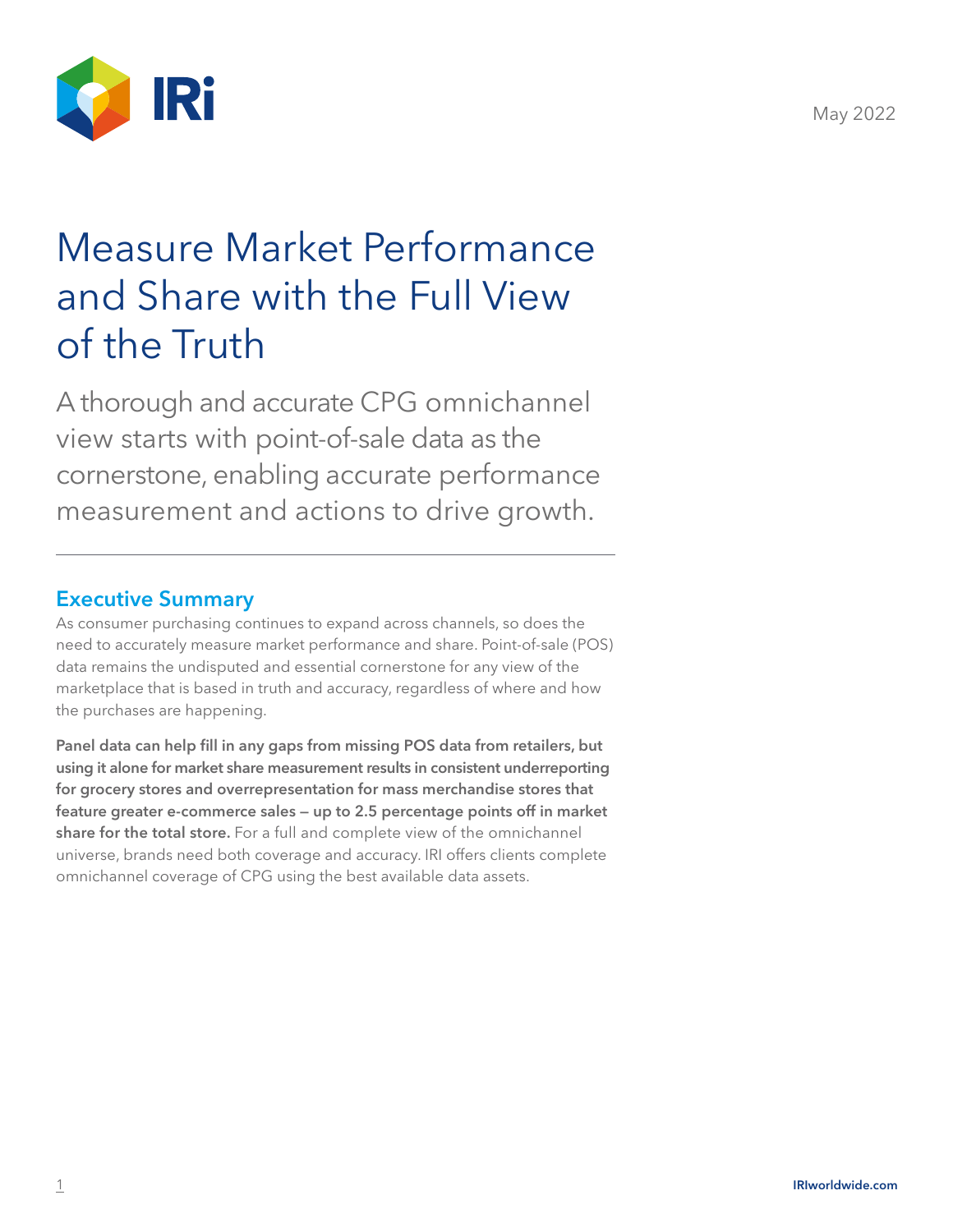## POS Data Is the Unassailable Truth for Market Measurement

In an ideal world, getting accurate consumer packaged goods (CPG) market measurement would be simple. Every single sale that moves through every brick-and-mortar register and every online transaction would be captured. Every single product sold — by every grocery chain, every mom-and-pop convenience store, every small and large online-only manufacturer or retailer — would be cataloged. And brands would be able to access all of this data with ease via a single integrated platform. Getting the most granular insights on every purchase, every product and every individual retailer would be easy.

However, that's not the world we live in. Some retailers don't share their POS data. Some channels, like the convenience channel, are so fragmented that there is simply no practical way to capture every single sale. Full visibility into direct-to-consumer sales doesn't exist. And this leaves brands in a quandary. Because there's no way to get 100% market coverage using POS data alone, marketers must rely on panel data to fill in the gaps and to achieve true, comprehensive market coverage.

Unfortunately, some companies that don't have access to retailer POS data would have you believe that just using panel data across all channels is a better way to achieve full market coverage. Because, according to them, you at least get first-party, single-sourced data using a unified, consistent methodology. But if the one source of your data is an inaccurate source, that can negatively impact your business. If your consistent methodology is lacking a full view of the truth, the only thing you are doing consistently is poorly measuring sales and market share.

Panel data alone is not the best way to measure market performance and share when POS data is available. Even well-built panels that include about 1 million households rely on less than 1% of the U.S. population. And only a small subset of those households even submits the majority of their receipts. There are no reporting standards for the nonstatic portion of a receipt panel, and in many cases, the number of receipts can be extremely low. For these reasons, censuslevel POS data from as many retail stores as possible will always provide a better foundation than panel data for true sales volume.

Census-level POS data from as many retail stores as possible will always provide a better foundation than panel data for true sales volume.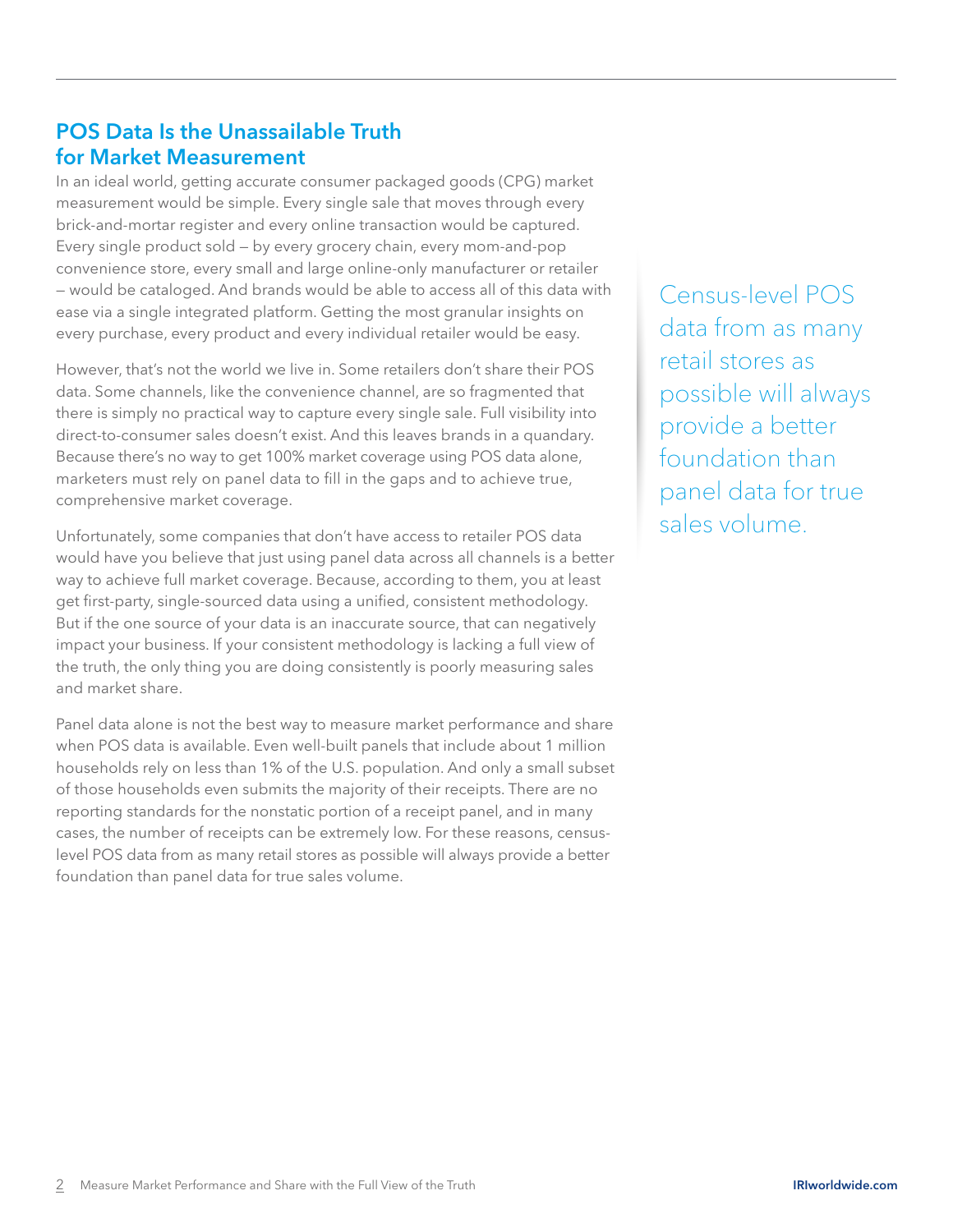Using panel data to measure market share could show your share expanding when you are actually losing ground. And the data variances with panel approaches increase as you measure market share at the more granular level of categories, brands and items. With POS data, the results stay consistent and accurate as you drill down to a specific product, package size or shorter time period.

At IRI, we are confident that POS data is far superior to panel data alone for market share measurement — and we have the numbers to prove it. In a recent analysis, IRI found that by using solely panel data for market share measurement, a sampling of major retailers showed consistent underreporting for grocery stores and overrepresentation for mass merchandise stores that feature greater e-commerce sales. The panel-only data was up to 2.5 share points off for the total store compared to POS data. With many retailers and brands (in their categories) having single-digit share, a 2.5-share-point difference could translate to a 25%-50% error in reported market share.



As just one example, a major national mass merchandiser — for which IRI has 96% POS coverage — showed that a panel-only provider, using its 100% panel-based estimation, was off by \$4.8 billion when assessing that retailer's share. Panel data simply can't compete with the depth and accuracy of POSbased measurement.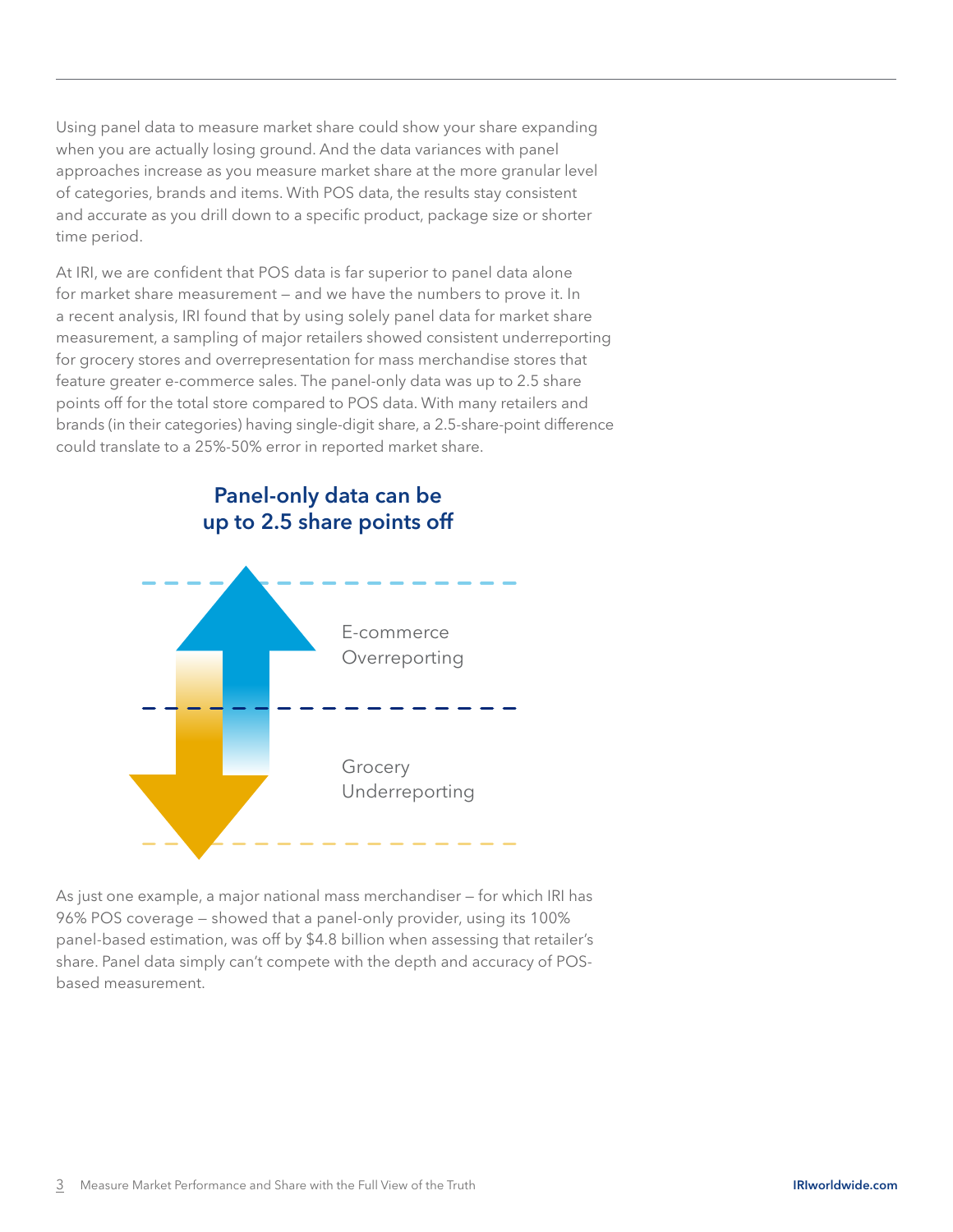### The Best Option Available

IRI covers as much of the market as possible with the most accurate, granular detail imaginable. Three-quarters of our market coverage comes in the form of comprehensive, retailer-provided POS data. We capture this data for more than 125,000 stores, as well as full POS e-commerce data for more than 20 leading retailers.

Unlike stand-alone receipt panel data, POS data does not have any self-reporting bias, reporting latency or challenges with decoding receipts. What it does have is rich and granular data down to the UPC level, including product attributes, promotions and pricing. This enables accurate performance and share measurement, as well as actions on products, pricing, promotions and inventory management to drive growth.

To cover the smaller percentage of retailers that don't share their POS data, and to cover pure-play e-commerce retailers, we offer the remaining portion of our full market coverage — roughly 25% of the market — via panel data.

# More accurate and more actionable



IRI's more than 400 market measurement clients depend upon the timeliness, accuracy and item granularity that our POS data can provide. Because our clients use this data as a cornerstone for building out their precise market strategies, it must be rock solid.

Of course, we recognize the evolving world we live in and the ways in which shoppers have adapted. According to IRI OmniMarket™ E-Commerce, in 2021, 11% of total edible dollar sales and 31% of total nonedible dollar sales were bought digitally. Although e-commerce will continue to grow by double-digit rates this year, brick-and-mortar spending has rebounded more quickly than expected and even exceeded pre-pandemic levels in 2021. Recent IRI survey research shows that physical stores remain central to the grocery shopping experience, especially as retailers offer multiple fulfillment options (in-store, pickup and delivery). The notion that brick-and-mortar stores are dying, and that the POS data that is captured there is shrinking, is wrong. In fact, more shoppers are buying in-store now than they were a year ago, and more brickand-mortar stores have opened than closed over the same period.